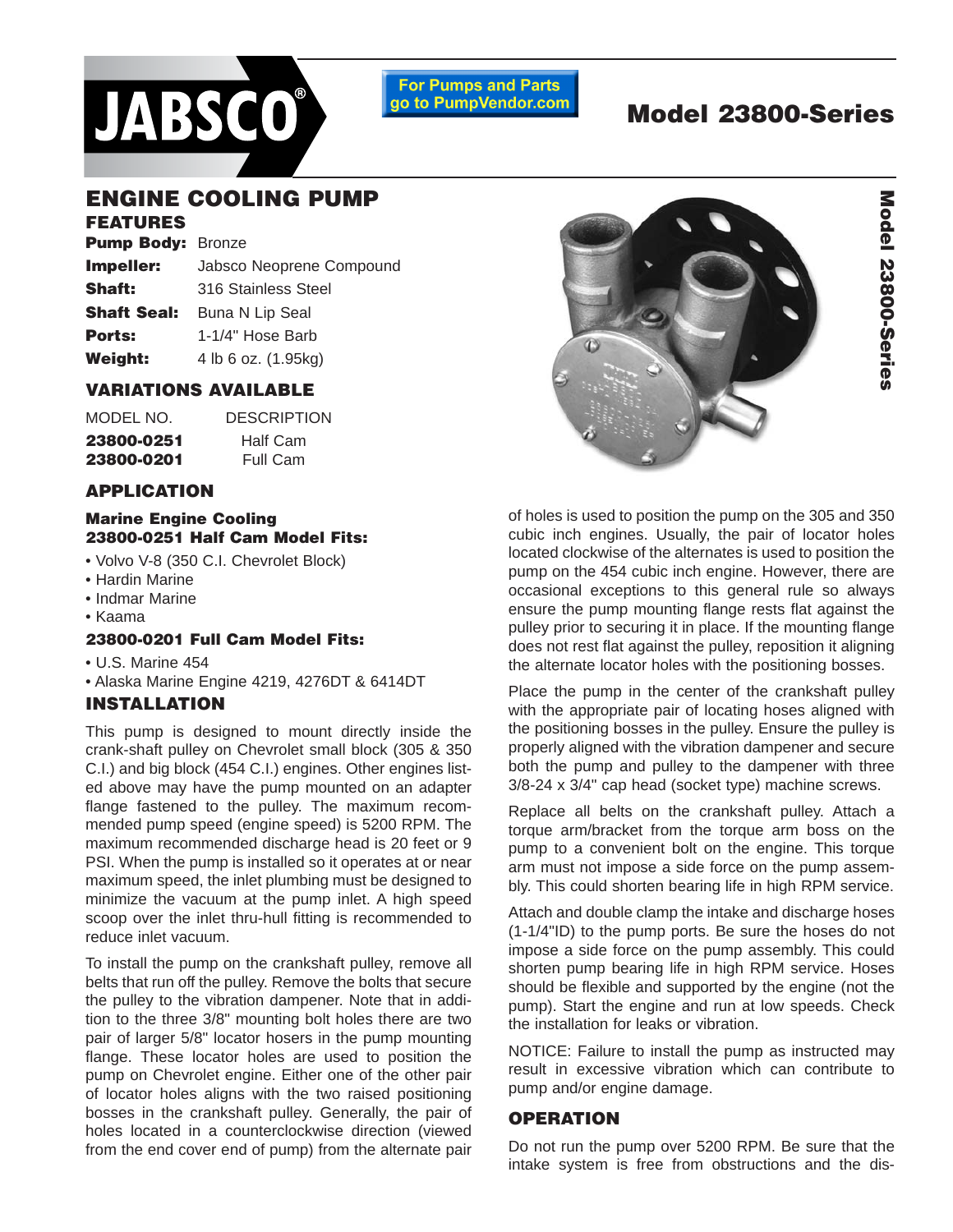charge system has less than 20 ft. of water head. The pump may be operated in either rotational direction. Inspect the pump periodically for leaks and vibration.

# **SERVICE INSTRUCTIONS**

# **IMPELLER/GASKET REPLACEMENT**

- 1. Remove the six end cover screws (Key 1). Remove end cover (Key 2) and end cover gasket (Key 3).
- 2. Remove the impeller (Key 4) by grasping the impeller hub with a pair of pliers. If the impeller has been damaged and sections are missing, be sure that all bits of the impeller are removed from the pump housing, ports, discharge line and heat exchangers.
- 3. Install the new impeller by rotating the inmpeller into the pump bore in the direction of operation (grease the pump bore to ease installation).
- 4. Replace the gasket and end cover, tightening the end cover scrrews evenly.
- 5. Start engine and check for leaks and vibration.

# **CAM REPLACEMENT**

- 1. Follow steps 1 and 2 of Impeller Replacement Instructions.
- 2. Remove the cam screw (Key 5) from the cam and pump body.
- 3. Remove cam (Key 6) and clean sealant from the cam pump body.
- 4. Apply a thin coat of sealant to cam screw and top portion of the new cam and assemble to pump body.
- 5. Replace impeller, gasket and end cover to pump body.

# **MAJOR SERVICE**

- 1. Remove the complete pump assembly from the engine.
- 2. Follow instructions 1 and 2 of Impeller Replacement Instructions.
- 3. Clean debris off the pump shaft (Key 14).
- 4. The bearing housing (Key 15) has two access slots designed to allow removal of the retaining ring (Key 13). Remove this retaining ring completely from the retaining ring groove.
- 5. The subassembly, consisting of shaft (Key 14), bearing (Key 12), and bearing housing (Key 15), can now separate pump body (Key 10) and seal assembly (Key 7), by pulling the two assemblies apart by hand. The retaining ring will remain inside the bearing housing subassembly. If the assemblies will not spearate by hand, lightly tap the pump body end of the pump shaft with a soft makket (be sure not to damage the end of the pump shaft) until the pump body subasssembly separates from the bearing housing subassembly. Remove beaaring housing

spacer (Key 8).

- 6. Remove the seal and seal spacer from the pump body by pressing seal and spacer toward the end cover end of the pump body.
- 7. Clean all the shaft surfaces and inspect the surface behind the spline for corrosion and scratching. Replace the shaft, bearing, and bearing housing as one subassembly, if the shaft is damaged.
- 8. Ensure that the seal bore is free of rease and debris. Inserty the seal spacer into the bore, then push the seal into the seal bore with lip pointing toward end cover side of body. Press it evenly into seal bore until it seats firmly against seal spacer.
- 9. Position the bearing housing spacer on the reaar of the pump body.
- 10. Insert the shaft into the seal and slide the bearing housing/shaft assembly onto the pump body. Shaft, bearing, retaining ring and bearing housing asssembly must slide onto the pump body until the retaining ring groove on the body is completely exposed through the back of the bearing housing.
- 11. Place the retaining ring completely into its groove.
- 12. Replace the impeller, gasket and end cover to the pump and assemble onto the engine. Connect hose.
- 13. Start engine and check for leaks and vibration.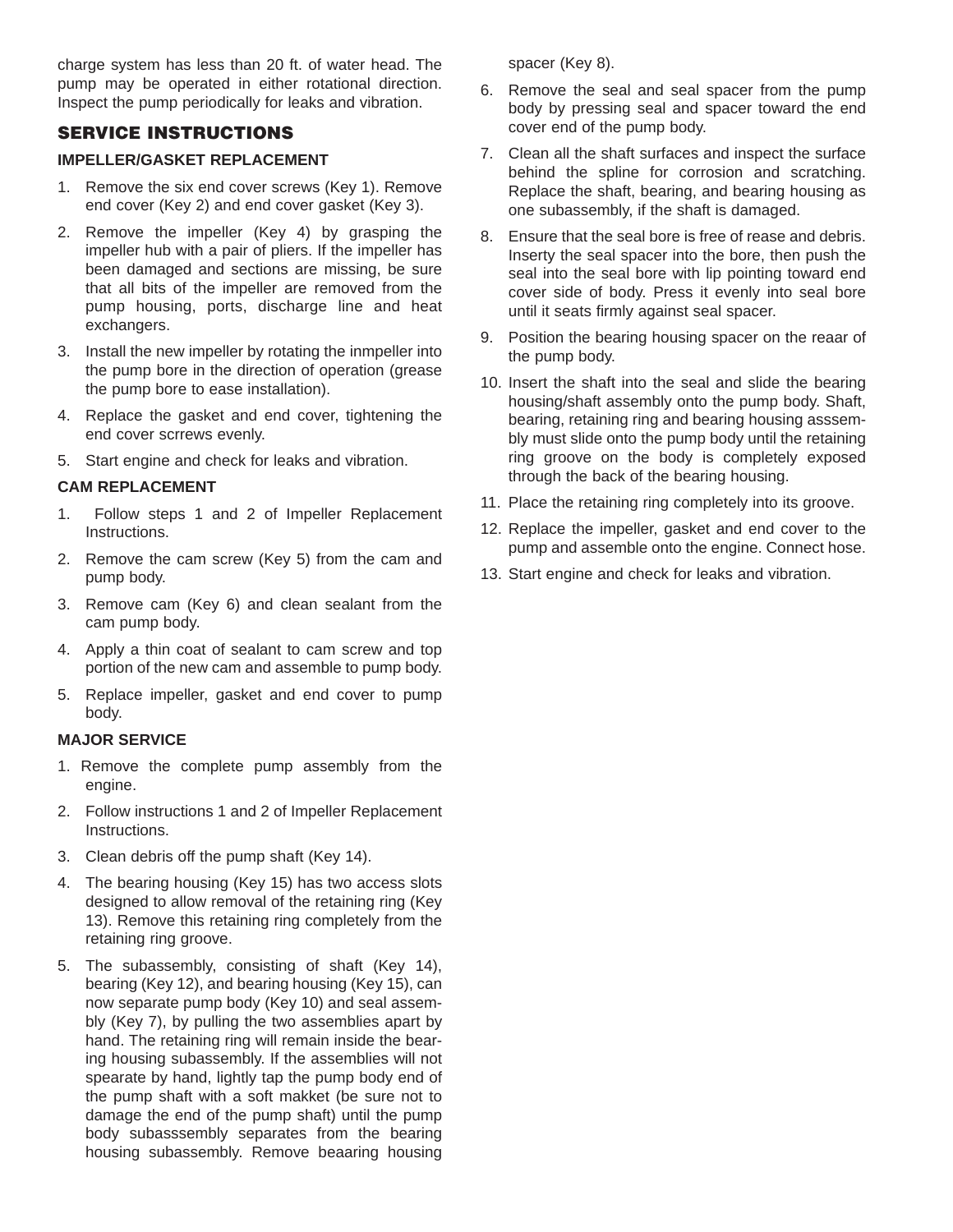